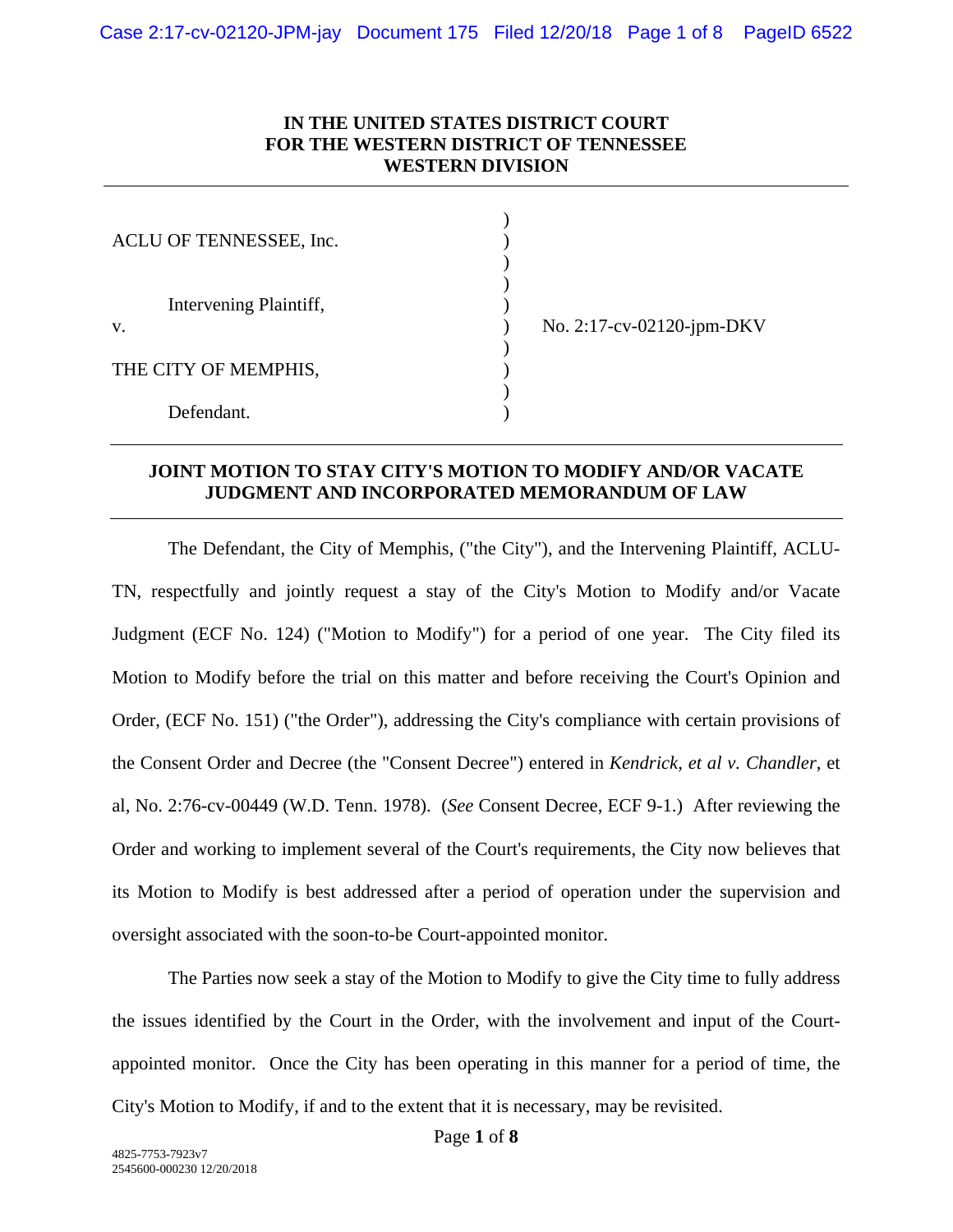Because the Court-appointed monitor will be engaging in some of the same inquiries of the City's policies, procedures, and technologies that the City would necessarily have to provide to the ACLU-TN during discovery on its Motion to Modify, proceeding simultaneously on dual tracks would be duplicative and a potentially inefficient use of resources.

Furthermore, the Parties believe that they will make significant progress on proposed joint modifications to the Consent Decree if they have more time to collaborate with each other and with the Court-appointed Monitor.

#### **PROCEDURAL HISTORY**

On September 14, 1978, the Court entered a Consent Decree in *Kendrick, et al v. Chandler*, et al, No. 2:76-cv-00449 (W.D. Tenn. 1978). In an Order entered August 10, 2018, (ECF No. 120), the Court granted summary judgment in part to the ACLU-TN, stating that the City had violated Sections C(1) and G of the Decree in several enumerated respects. (ECF No. 120 at PageIDs 4880-4882, 4886.) The Court also noted that in the event that the Consent Decree "…is outdated due to a change in legal or other circumstances, the City is free to file a motion to modify the Consent Decree." *Id.* at 4877.

On August 15, 2018, the City filed its Motion to Modify and/or Vacate the Consent Decree. (ECF No. 124.) The City argued that the Consent Decree was outdated due to changes in legal or factual circumstances. (*Id.* at PageID 5011.) The City also argued that the Consent Decree should be modified because the practices of the Memphis Police Department ("MPD") that the Court found violative of the Consent Decree did not constitute independent federal constitutional violations. (*Id.* at PageIDs 5011-5012.) The ACLU-TN filed a Response opposing the City's Motion to Modify and/or Vacate the Consent Decree.

Subsequently, the Court conducted an evidentiary hearing from August 20 to 23, 2018. (ECF Nos. 128-31.) The Court issued an Opinion and Order on October 26, 2018, and ordered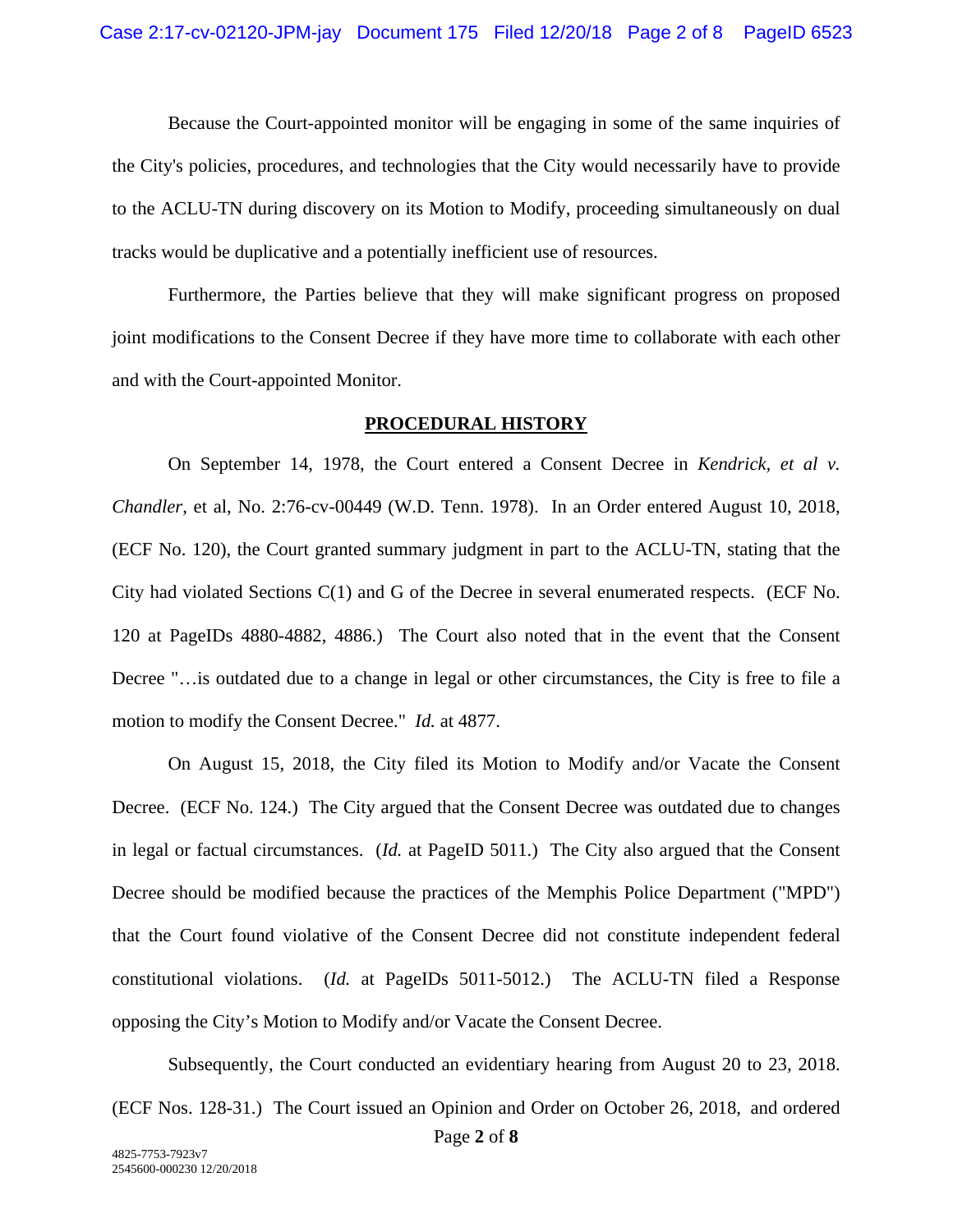specific sanctions, including the development of policies and training materials and the appointment of a Monitor to supervise the implementation of the sanctions and to provide closer guidance to the City on what constitutes political intelligence.<sup>1</sup> (ECF No. 151 at PageID 6275.)

On November 14, 2018, the Court entered an Order Setting Consent Decree Modification Schedule and Setting Public Comment Period ("the Scheduling Order"), (ECF No. 159), which established deadlines for motions to join parties or to intervene, completion of discovery, expert witness disclosures and depositions, and jointly proposed modifications. (*Id.* at PageIDs 6305- 06.) The Court set a non-jury trial on the matter for July 8, 2018. (*Id.* at PageID 6307.)

On December 5, 2018, the parties exchanged discovery requests. The deadline for completing written discovery is January 4, 2019. (ECF No. 159 at PageID 6306.)

On December 12, 2018, the Court entered an Order Establishing Final Protocol for Monitor Selection Process, (ECF No. 165), requiring that both candidates<sup>2</sup> for the monitor position be made available for interviews on December 20 or 21, 2018.

On December 14, 2018, a Motion to Intervene in Post-Trial Litigation (ECF No. 168), was filed by the original, but now dismissed, plaintiffs to this action.<sup>3</sup>

On December 18, 2018, the Court held a status conference at the request of the City. During the status conference, the City raised with the Court and the ACLU-TN its desire to stay the Motion to Modify proceedings in view of the impending appointment of the Monitor by the

 $\overline{a}$ 

<sup>&</sup>lt;sup>1</sup> The Court also noted that certain provisions of the Consent Decree, such as its definition of "maintenance" and "storage" are "likely outdated." (*Id.* at PageID 6276.)

<sup>&</sup>lt;sup>2</sup> The City submitted Edward Stanton as its proposed monitor. (ECF No. 158.) The ACLU-TN submitted Bill Nettles as its proposed monitor. (ECF No. 164.)

<sup>&</sup>lt;sup>3</sup> The Court also asked the City to respond promptly to the Motion to Intervene in Post-Trial Litigation, and the City agreed to file its Response by the end of the day, December 21, 2018. ACLU-TN does not oppose the Motion to Intervene and advised the Court that it will file no response.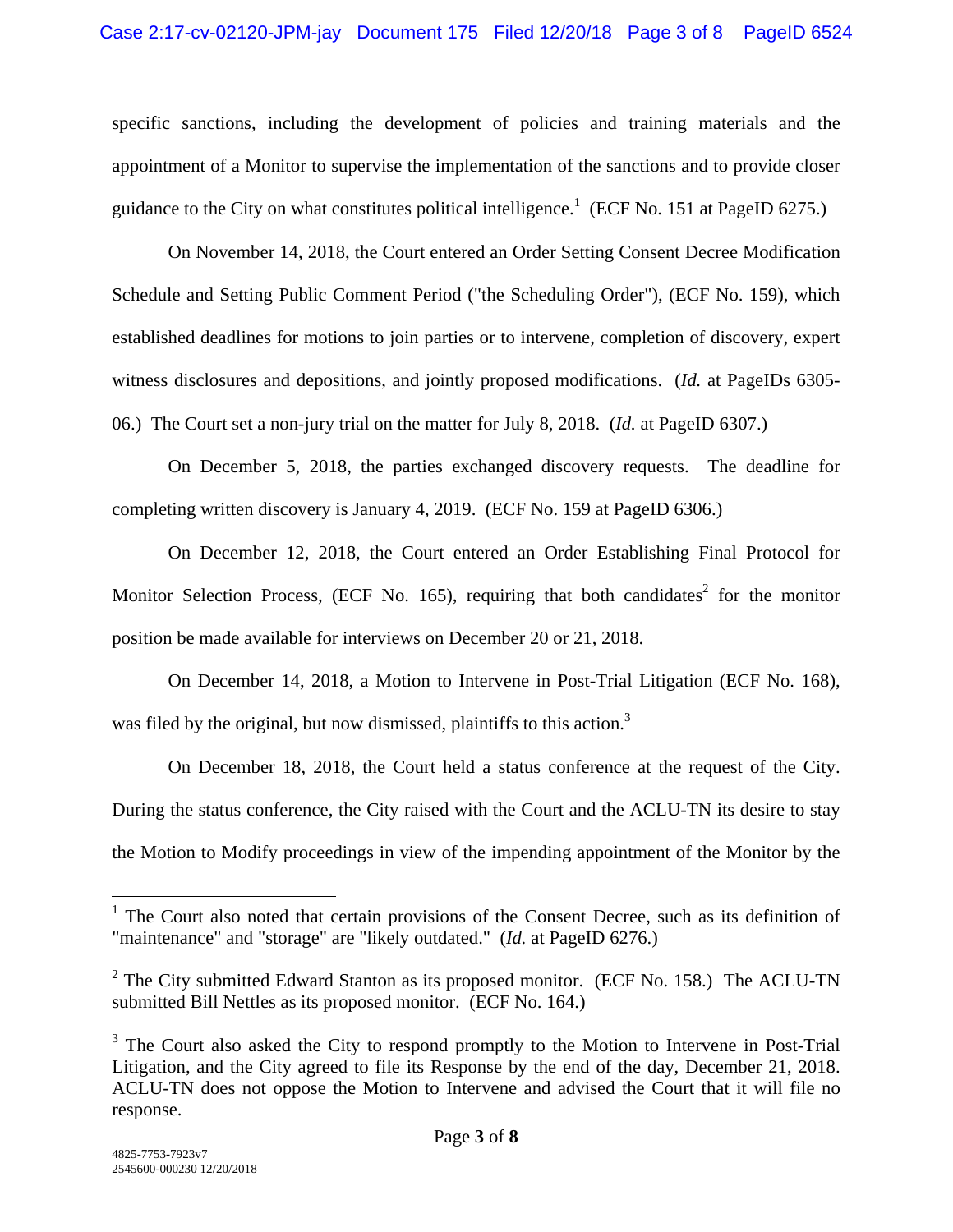Court. The Court ordered the City to file the instant motion and indicated that it will allow the ACLU-TN the appropriate time to respond.

After discussion with the City, ACLU-TN has since notified the City that it will join the City in this Joint Motion to Stay.

# **LEGAL STANDARDS**

It is well-settled that "[t]he power to stay proceedings is incidental to the power inherent in every court to control the disposition of the causes on its docket with economy of time and effort for itself, for counsel, and for litigants." *Landis v. North American Co.*, 299 U.S. 248, 254–255 (1936). This calls for the Court to "weigh competing interests and maintain an even balance." *Id.*

Courts consider several factors when weighing a party's motion to stay proceedings. For example, when making its determination on whether to grant a stay in one case pending the resolution of another potentially dispositive case by a higher court, courts weigh the following factors: "[1] the potentiality of another case having a dispositive effect on the case to be stayed, [2] the judicial economy to be saved by waiting on a dispositive decision, [3] the public welfare, and [4] the hardship/prejudice to the party opposing the stay, given its duration." *Beydoun v. Holder*, No. 14-CV-13812, 2015 WL 631948, at \*3 (E.D. Mich. Feb. 13, 2015) (citations and quotations omitted).

#### **ARGUMENT**

The City filed its Motion to Modify before trial, before the Court's Order clarifying some of the questions the City posed in its Motion to Modify, and before the Court determined that it would implement a Monitor. The Court-ordered policies and procedures, as well as the Court's appointment of the Monitor, will likely have a substantial impact on the City's Motion to Modify. After the Parties have the benefit of the Monitor's insight to inform the City's request for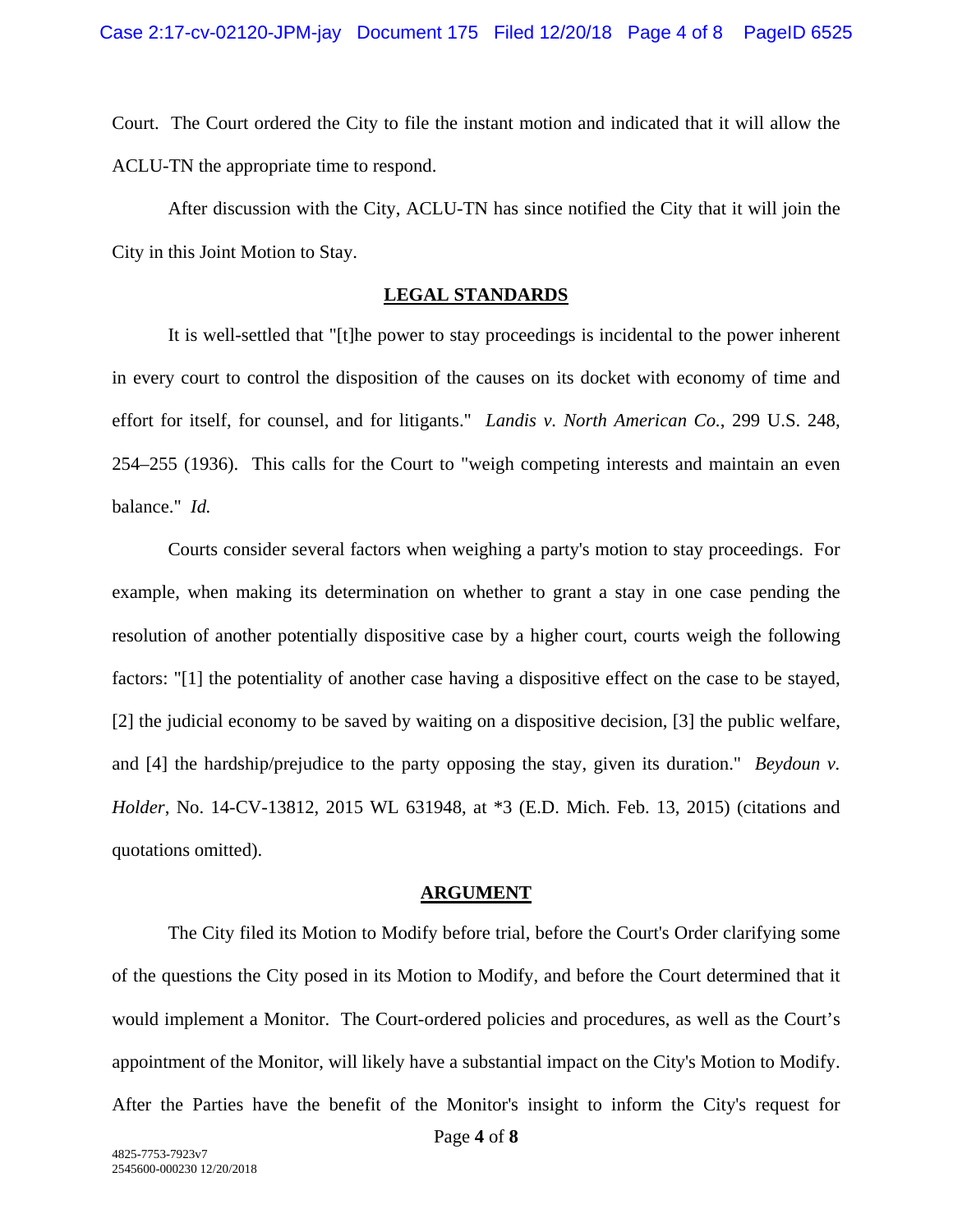modification, the Motion to Modify (if still necessary) will likely look different than the one filed in August 2018. The Monitor and his team will devote significant time and resources to determining how the City can comply, and in some limited cases, cannot effectively comply with the Consent Decree as presently drafted. With the benefit of the Monitor's guidance, the City will later be able to tailor its Motion to Modify to the specific issues that the Court needs to address. The City and the ACLU also believe that over the course of the next year, with the guidance of the Monitor, they will be able to work collaboratively on the modifications that are sought.

A stay is proper here when weighing the relevant factors courts consider regarding staying proceedings. There is no threat of harm to the public welfare in staying the proceedings because the Monitor will be in place assuring the City's compliance with the Consent Decree and the Court's Order.

Judicial economy will also be promoted by a stay of the Motion to Modify. Proceeding on dual tracks with both the Monitor and the Motion to Modify would be an inefficient use of the Court's and the Parties' resources. The City will already be incurring the expense of the Monitor, regardless of the procedural posture of its Motion to Modify. It makes sense to let the Monitor take the laboring oar on the identification of the problem areas within the City and to let the Monitor implement solutions to remedy those issues before the Parties litigate the very issues that the Monitor will be exploring.

Moreover, a stay will also allow the parties more time to engage in a collaborative effort to modify the Consent Decree. The Parties believe that, with the assistance of the Monitor's guidance, they will be able to significantly narrow, and possibly even eliminate, many of the disputed issues before the Court through mutual agreement, subject to the Court's Approval.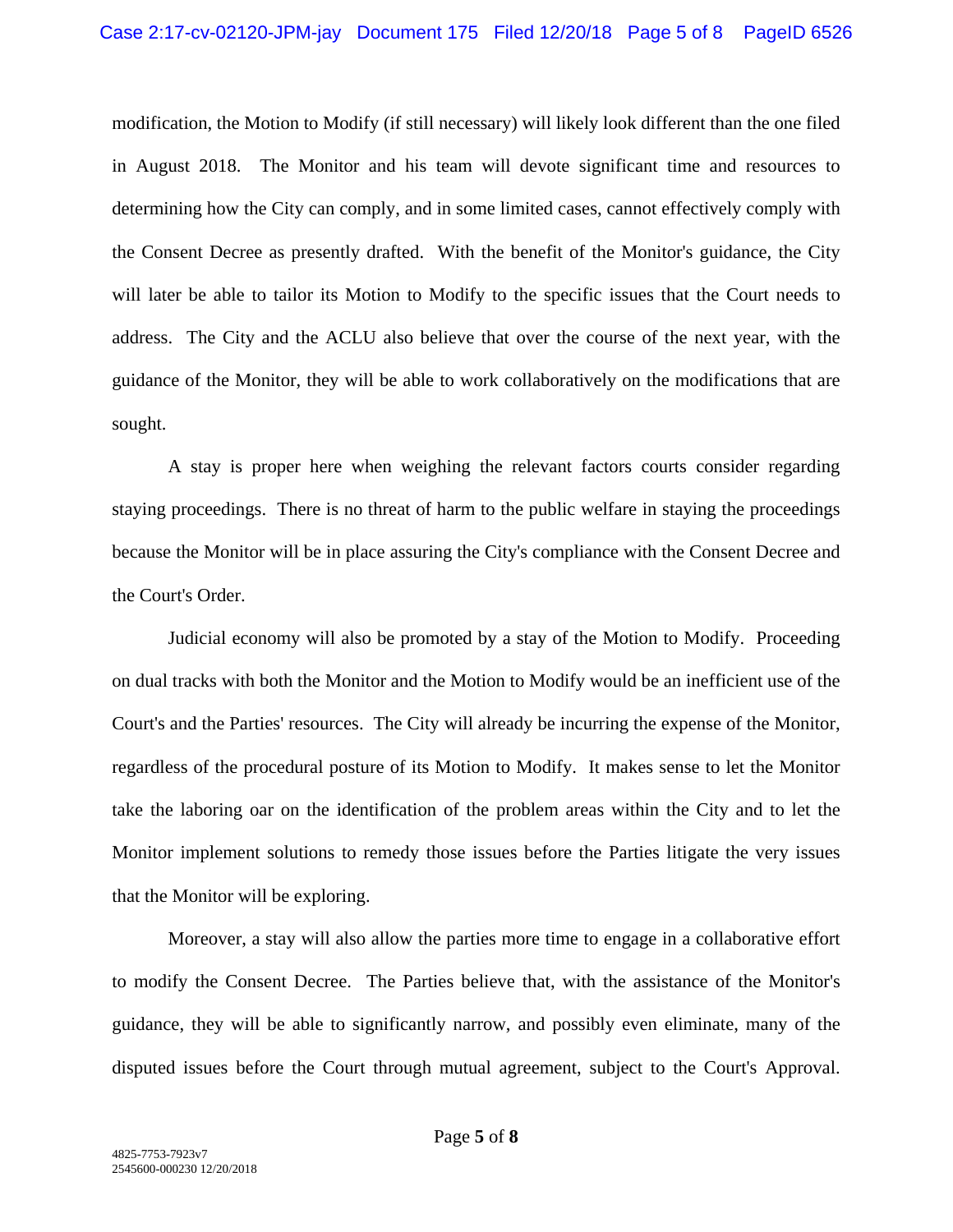## Case 2:17-cv-02120-JPM-jay Document 175 Filed 12/20/18 Page 6 of 8 PageID 6527

This will also preserve judicial resources and is another factor in favor of the Court granting the Joint Motion to Stay.

In view of the above, the Parties propose the following regarding the City's Motion to Modify:

1. The Scheduling Order, (ECF No. 159), will be suspended for a period of one year.

2. Discovery will be stayed for a period of one year.

3. The Stay will not have any effect on the City's compliance with the Court's Order dated October 26, 2018 and the sanctions proscribed therein. (ECF No. 151.)

4. The Parties, with the input of the Monitor, will continue to work together towards a workable approach to complying with the Consent Decree over the course of the year.

5. The Parties will withdraw the pending discovery requests without prejudice to refiling of those or new requests.

To the extent the ACLU-TN requires access to certain documents and information as part of the collaborative modification effort, the City agrees to provide documents and information to ACLU-TN as needed through an informal discovery process that will be subject to the Protective Order (ECF No. 52) in the case. The Parties propose that any disputes related to the limited discovery required during this process be mediated by the Monitor.

For these reasons, the Parties respectfully request that the City's Motion to Modify be stayed for a period of one year, or until the Parties reach an agreement as to a modified Consent Decree that they will present to the Court for its approval, or until either party in good faith believes that the collaborative attempt to suggest Consent Decree modifications has reached an impasse, in which case the Motion to Modify can be re-docketed and a new scheduling order sought.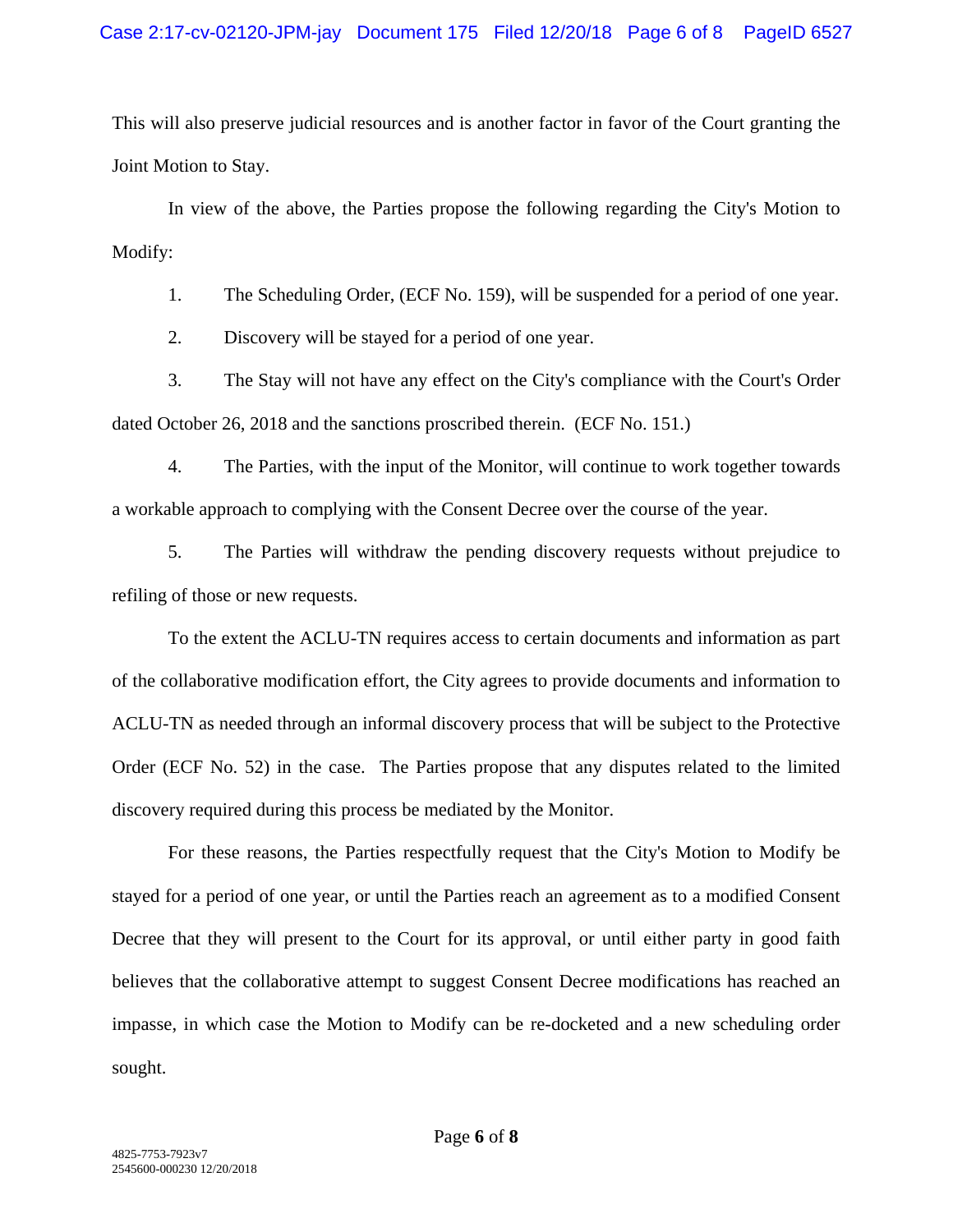Respectfully Submitted,

## BAKER, DONELSON, BEARMAN, CALDWELL & BERKOWITZ, P.C.

s/ Buckner Wellford

Buckner Wellford (#9687) R. Mark Glover (#6807) Lawrence Laurenzi (#9529) Jennie Vee Silk (#35319) Mary Wu Tullis (#31339) 165 Madison Avenue, Suite 2000 Memphis, Tennessee 38103 Telephone (901) 526-2000 E-mail: bwellford@bakerdonelson.com mglover@bakerdonelson.com jsilk@bakerdonelson.com mtullis@bakerdonelson.com

*Attorneys for Defendant, The City of Memphis* 

AMERICAN CIVIL LIBERTIES UNION FOUNDATION OF TENNESSEE

/s/ Thomas H. Castelli Thomas H. Castelli (BPR# 24829) Mandy Strickland Floyd (BPR# 31123) P.O. Box 120160 Nashville, Tennessee 37212 tcastelli@aclu-tn.org mfloyd@aclu-tn.org

*Attorneys for Plaintiff*